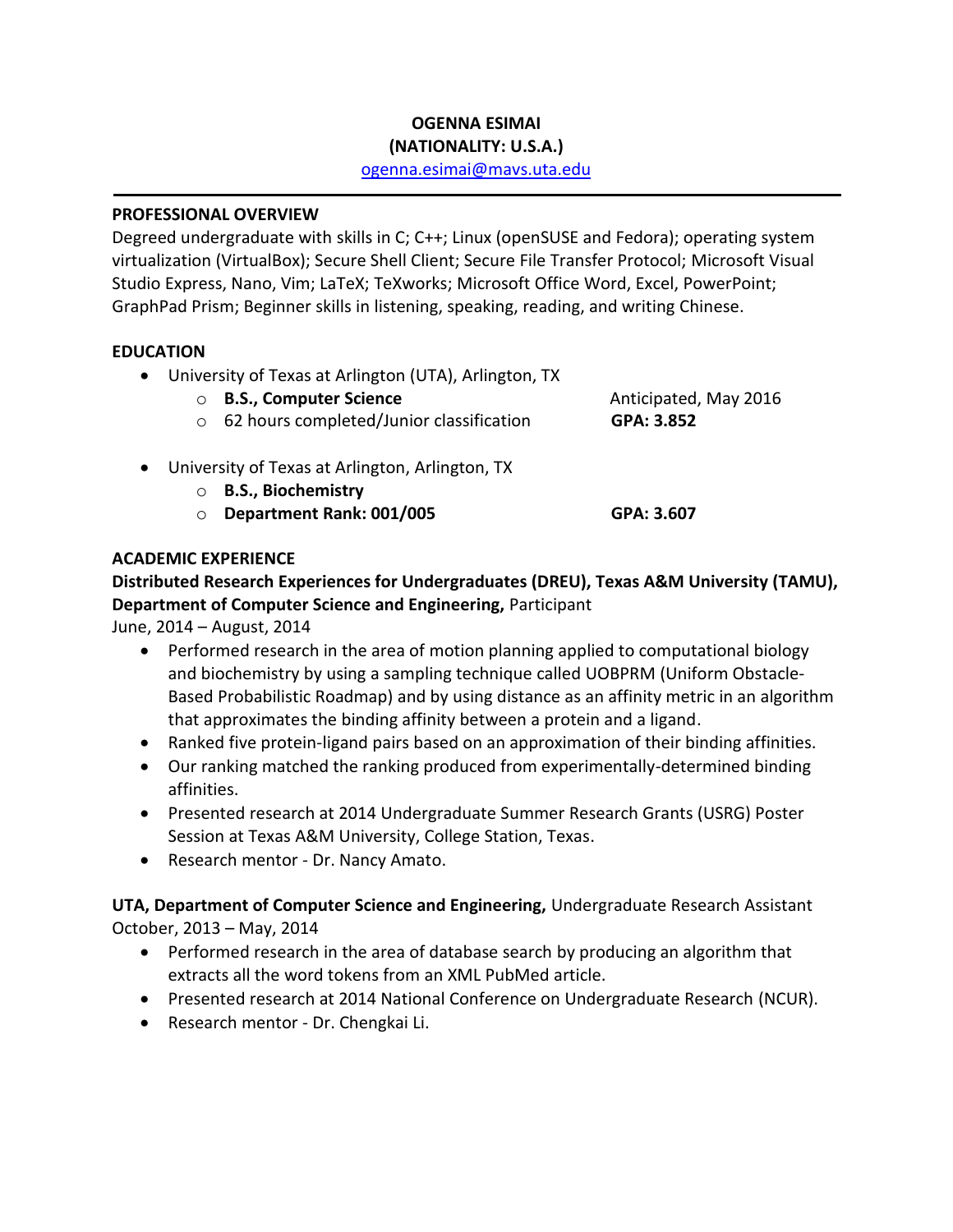## **UTA, Department of Mathematics,** Math Clinic Tutor

January, 1998 - May, 2001

- Invited by Math Clinic Faculty-in-Charge to apply for position.
- Retained position from initial hiring during third college semester through graduation.
- Earned additional responsibility to teach Elementary Statistics to other Clinic tutors.
- Tutored Pre-Algebra, Algebra, Trigonometry, Elementary Statistics, Calculus I, II, and III, and Business Mathematics.
- Interacted effectively with traditional college students as well as adult learners with various educational, cultural, and other backgrounds.

## **UTA, Department of Chemistry and Biochemistry,** Research Scholar

August, 2000 - May, 2001

- Invited by Biochemistry professor to apply for research position.
- Worked to characterize the nitrate reductase enzyme of the bacterium *Methylobacterium extorquens*.
- Research mentor Dr. Edward Bellion.

## **UTA, Department of Chemistry and Biochemistry,** Chemistry Stockroom Assistant

August, 1997 - December, 1997

 Assisted in updating stockroom Material Safety Data Sheets (MSDS) to comply with Occupational Safety and Health Administration (OSHA) standards, exercised detailoriented, organizing skills to help take inventory of stockroom materials, and maintained a neat appearance of shelves of hundreds of stockroom materials.

#### **ABSTRACTS/CONFERENCES**

 "A Dynamic Faceted Search Interface for PubMed." Abstract accepted for poster presentation. National Conference on Undergraduate Research, Kentucky. April 3 – 5, 2014.

#### **WORK EXPERIENCE**

#### **Ross Stores #0249, Arlington, TX (retail)**

- **Lead, Markdown Team**
	- October, 2013 present
		- $\circ$  Promoted to take on added responsibility of supervising the markdown team with as many as five members at a time to maximize the completion of markdown lists and minimize missed markdowns while seeking to achieve company goals; and also supervised a cumulative total of nine associates working in Markdown and trained a cumulative total of five new members of the Markdown Team.

#### **•** Sales Associate

- November, 2012 present
	- $\circ$  Performed markdowns on merchandise (primary assignment), operated cash registers, assisted customers in the Fitting Room, recovered Sales floor area, moved merchandise from truck through Stockroom to display, assisted in